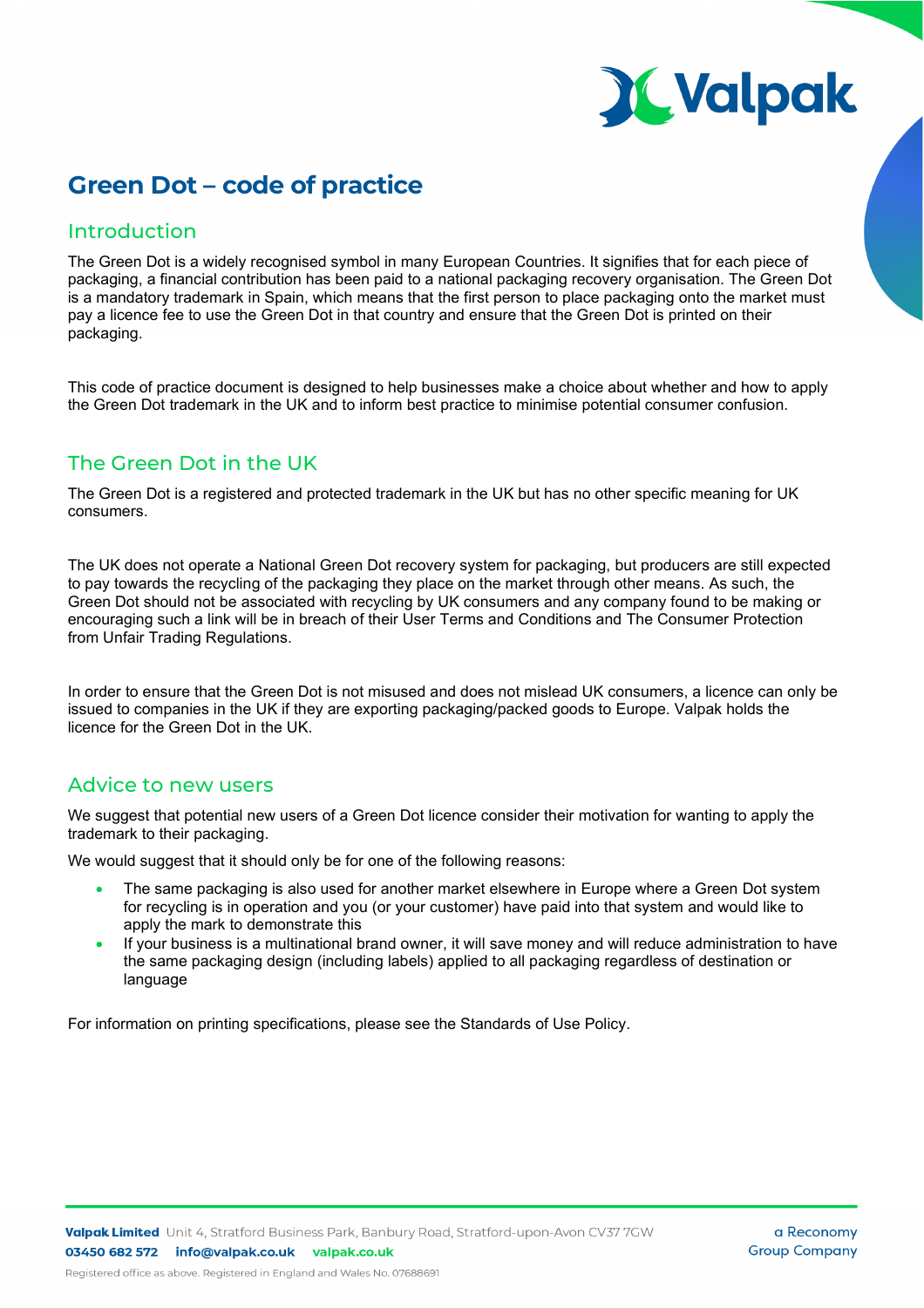

#### Advice to existing users

All Green Dot users should provide up-to-date information regarding the type of packaging and brands that are to be licenced for use in the UK. This packaging becomes 'Authorised' as referred to under the User Terms. It is the licence holder's responsibility to inform us of any change to their Authorised Packaging i.e., new brand acquisition or sales.

## Proper and legal use of the Green Dot in the UK

Valpak Limited takes an active role in finding and contacting companies displaying the mark without a licence or using the Green Dot in a manner not consistent with this Code of Practice.

Misrepresenting the mark will be considered an infringement of the User Terms and could result in your licence being revoked if immediate action is not taken to rectify the situation. For example, placing the Dot directly next to information on recycling or modifying the symbol to include a recycling message will be considered misrepresentation.

Furthermore, deliberately misleading consumers through the application of the Dot as a recycling symbol could result in the consumer making a transactional decision that they would not have otherwise taken. In such a case, Trading Standards can decide to take enforcement action under the Consumer Protection from Unfair Trading Regulations 2008.

## Advice on promoting a recycling message

We seek to encourage packaging producers and brand owners to provide adequate advice to their customers on recycling.

The Green Dot should not be applied to bolster an environmental claim. When looking for a suitable logo to promote environmental credentials there are a variety which can be applied. We attach these in Appendix I. For general recycling encouragement or to make a claim about the recycled content of the packaging, then the most common symbol is the Mobius loop.

We would recommend pointing customers to general all-purpose websites on recycling rather than applying symbols to packaging, such as www.recycle-more.co.uk which also has a comprehensive bank locator function to allow consumers to find their nearest recycling facility for all types of packaging.

## Contact us

For more information on the Green Dot please call **03450 682 572** or email [info@valpak.co.uk](mailto:info@valpak.co.uk?subject=Green_Dot_Enquiry)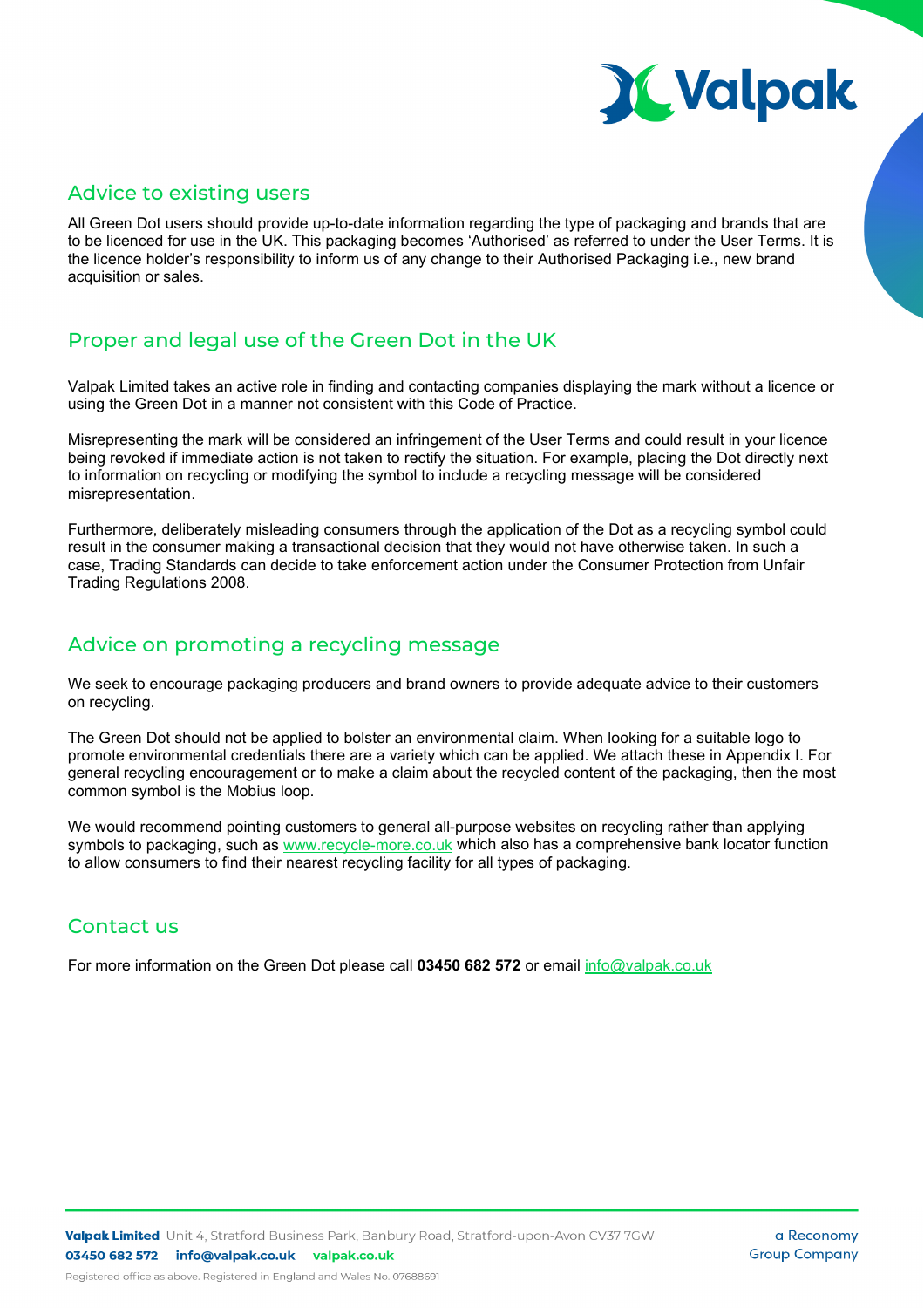

## Appendix I

Environmental claims should be truthful, transparent in meaning and able to be substantiated by the company making the claim. When considering making a claim, be clear about the material of the packaging it refers to and explicit about the meaning of any symbol associated with that claim. Some symbols are listed here:



#### OPRL (On-Pack Recycling Label)

OPRL symbols provide a consistent recycling message for UK consumers and we encourage producers to consider using this. If your business would like to print this label, or for more information, please visit the [OPRL website](https://www.oprl.org.uk/)



#### The Mobius Loop

This symbol infers that packaging is capable of being recycled. The recycled content of the packaging can also be displayed as a percentage in the centre of the loop



#### The Tidyman

This is a straightforward message to the consumer to dispose of items thoughtfully and not to litter. It is the uniform symbol for the 'Keep Britain Tidy' campaign



#### Glass Recycling

This symbol enables consumers to identify the material and they are encouraged to recycle it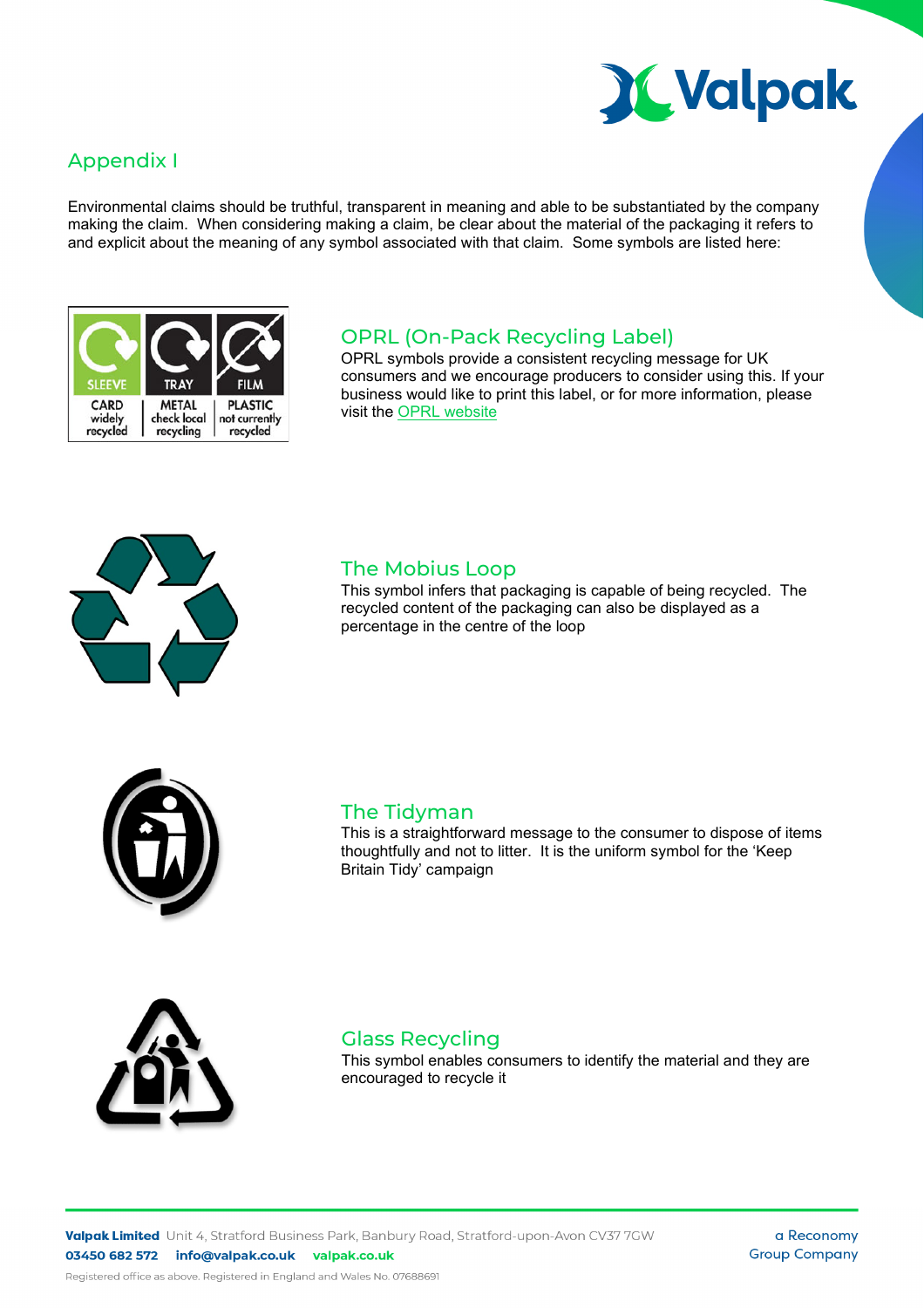





This symbol enables consumers to identify the material and they are encouraged to recycle it

These symbols are marked 1-7 and can be used to identify the









Plastic Recycling

different types of plastic packaging

This symbol identifies the packaging material as steel and encourages consumers to recycle it

#### This symbol signifies that the packaging has been tested and is suitable for putting into local authority compost collections where they

are available

The Compostable Logo



The Home Compostable Logo This symbol was launched to demonstrate that packaging can be placed in home composting bins

a Reconomy **Group Company**